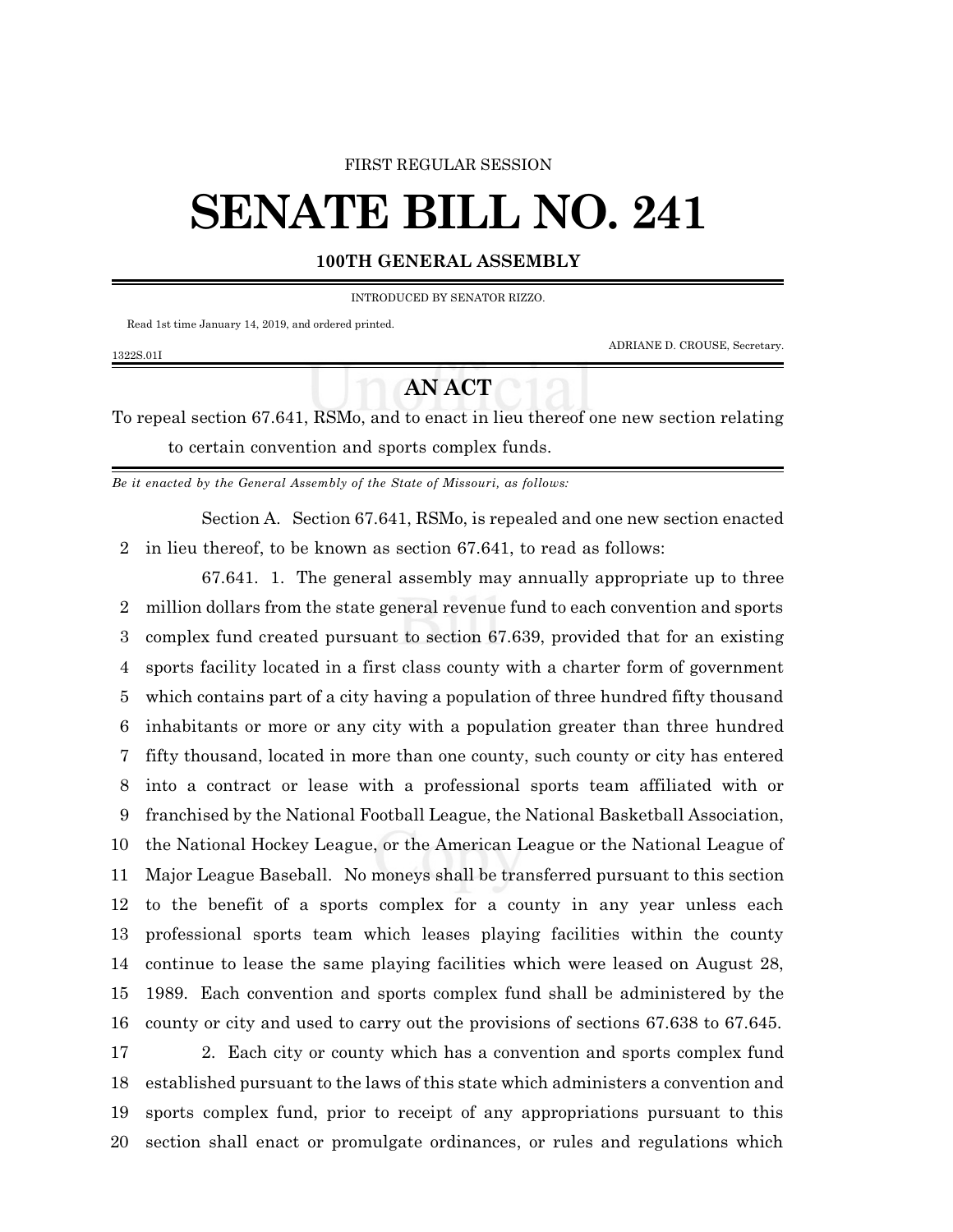provide, pursuant to the terms and provisions of section 70.859, for the purchase of goods and services and for construction of capital improvements for the sports complex. In no event shall more than three million dollars be transferred from the state to any one such convention and sports complex fund in any fiscal year pursuant to this section, and in no event shall any moneys be transferred from the state to any convention and sports complex fund for the planning, development, construction, maintenance or operation of any facility after June 30, 1999. Only one such transfer of state funds shall be made to any convention and sports complex fund after June 30, 1997, provided that any convention and sports complex fund which was appropriated state moneys prior to July 1, 1997, for the construction, maintenance or operation of a facility shall continue to receive state moneys, subject to appropriation.

 3. This section shall not become effective unless and until the applicable county or the applicable city which has created a convention and sports complex fund has commenced paying into the convention and sports complex fund amounts at a rate sufficient for the county or city to contribute the sum of three million dollars per calendar year, except that this section shall become effective with respect to any first class county not having a charter form of government on August 28, 1989, and with respect to any charter city located in a first class county not having a charter form of government at the time at which such county or city has commenced paying any moneys into its convention and sports complex fund. The appropriations made pursuant to subsection 1 of this section to any convention and sports complex fund shall not exceed the amounts contributed by the county or city to the fund. The county or city's proportional amount specified in this section may come from any source. Once the county or city has commenced paying such appropriate proportional amounts into its convention and sports complex fund, the county or city shall so notify the state treasurer and the director of revenue and, thereafter, subject to annual appropriation, transfers shall commence and continue each month pursuant to this section until such monthly transfers are made for thirty years**, except transfers for an existing sports facility located in a first class county with a charter form of government and with more than six hundred thousand but fewer than seven hundred thousand inhabitants shall continue for forty years**. Moneys appropriated from general revenue shall not be expended until such first class charter county or a city located in such first class charter county has paid three million dollars into its fund, or until such first class county not